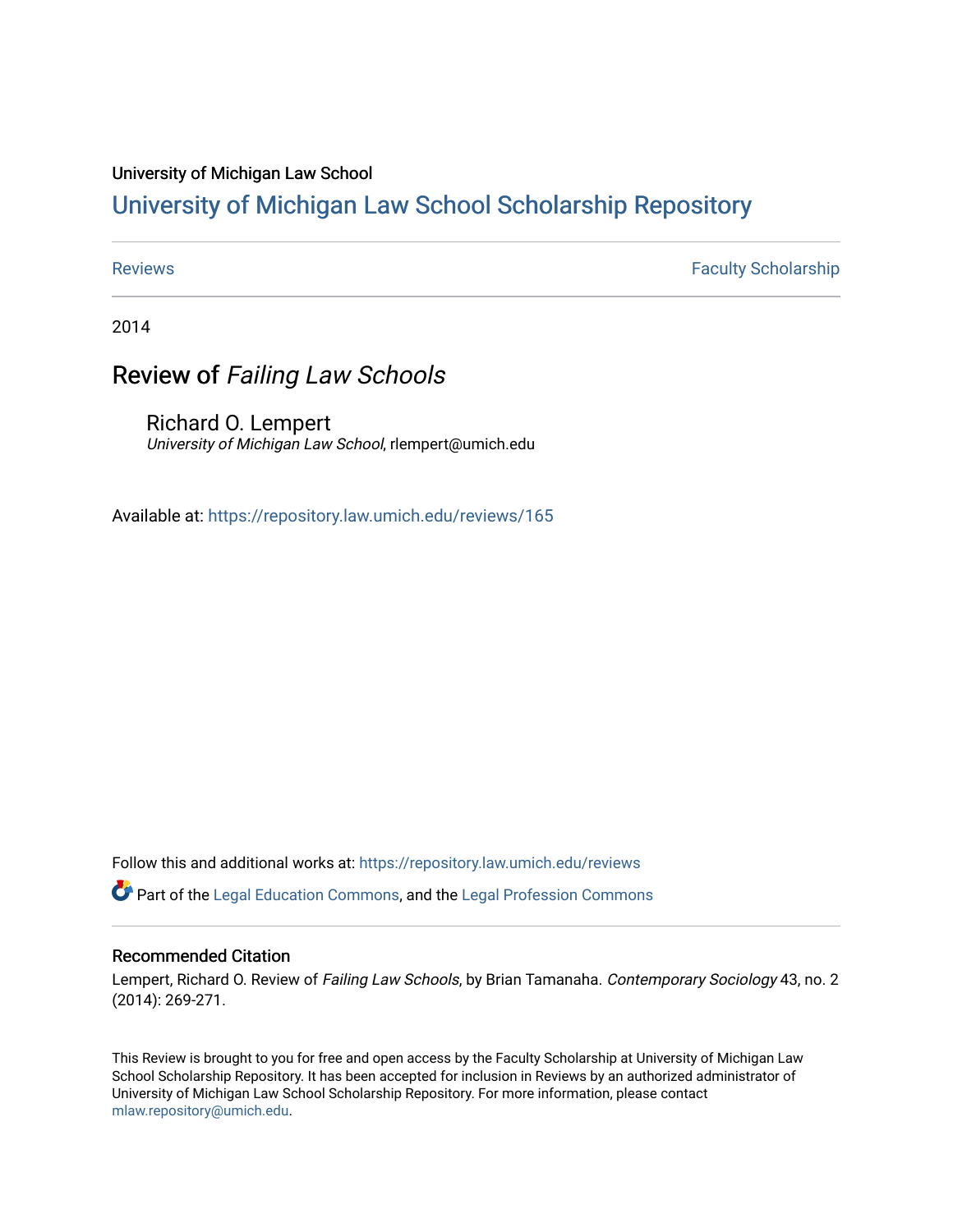## *Failing Law Schools*, by Brian Z. Tamanaha: A Review\*

By: Richard Lempert

Eric Stein Distinguished University Professor of Law & Sociology, Emeritus

#### [Rlempert@umich.edu](mailto:Rlempert@umich.edu)

Brian Tamanaha's book *Failing Law Schools* is neither sociology nor a synthesis of social science research. Rather it is social commentary rooted in Tamanaha's experience as a law professor, the literature on legal education, and barely analyzed data on law school costs and student outcomes. Tamanaha cannot be blamed for the absence of sophisticated research on matters that cry out for empirical investigation nor for having to rely on data sources that at best capture only a few bivariate relationships, but these limitations make his causal analyses and proposed solutions less than compelling. Still the book is not without its virtues. Indeed, I advise any sociologist interested in legal education or the legal profession to read it. Just be careful not to read it for more than it is worth.

Tamanaha's thesis is that legal education costs far more than it should because (1) ABA accreditation requirements compel law schools to spend money for purposes that add little to the education of attorneys, including the mandate of an unnecessary third year; (2) law faculty teach too little and, for the most part, are paid too much; (3) too much of a law professor's salary supports research rather than activities that directly benefit students; (4) the high cost of clinical legal education is not justified by value added; (5) law schools spend excessively and misdirect financial aid in order to enhance their *U.S. News* rankings, and (6) when the top-rated Yale Law School increases its tuition, which it can do while still giving value for money, other schools follow suit although their degrees are worth less than Yale degrees and in some cases would cost more than they are worth at half the price. For these reasons, Tamanaha's argument continues, law school tuitions have reached extraordinary heights with the result that many law students graduate deeply in debt, so deeply that the debt loads of many students are likely to be manageable only if they secure high paying corporate law jobs or public service positions that carry with them loan forgiveness after ten years. Corporate law jobs are, however, mainly locked up by graduates of the most prestigious law schools, and these same graduates have a leg up in getting plumb public service positions. Yet the debt loads of students graduating from less selective law schools are often as high or higher than those of graduates of more prestigious institutions Compounding the problem is that many law graduates will not pass a bar or if they do will not find a job that requires use of their J.D. degrees. This problem is not new but according to Tamanaha has been growing for some time as law school tuition has for decades risen far faster than inflation. It became an obvious crisis, however, only with the 2008 recession. Yet a perked up economy will not alleviate it because the recession, Tamanaha tells us, only hastened an already in-progress restructuring of the legal profession, one result of which is the disappearance of many once high paying law jobs. The core of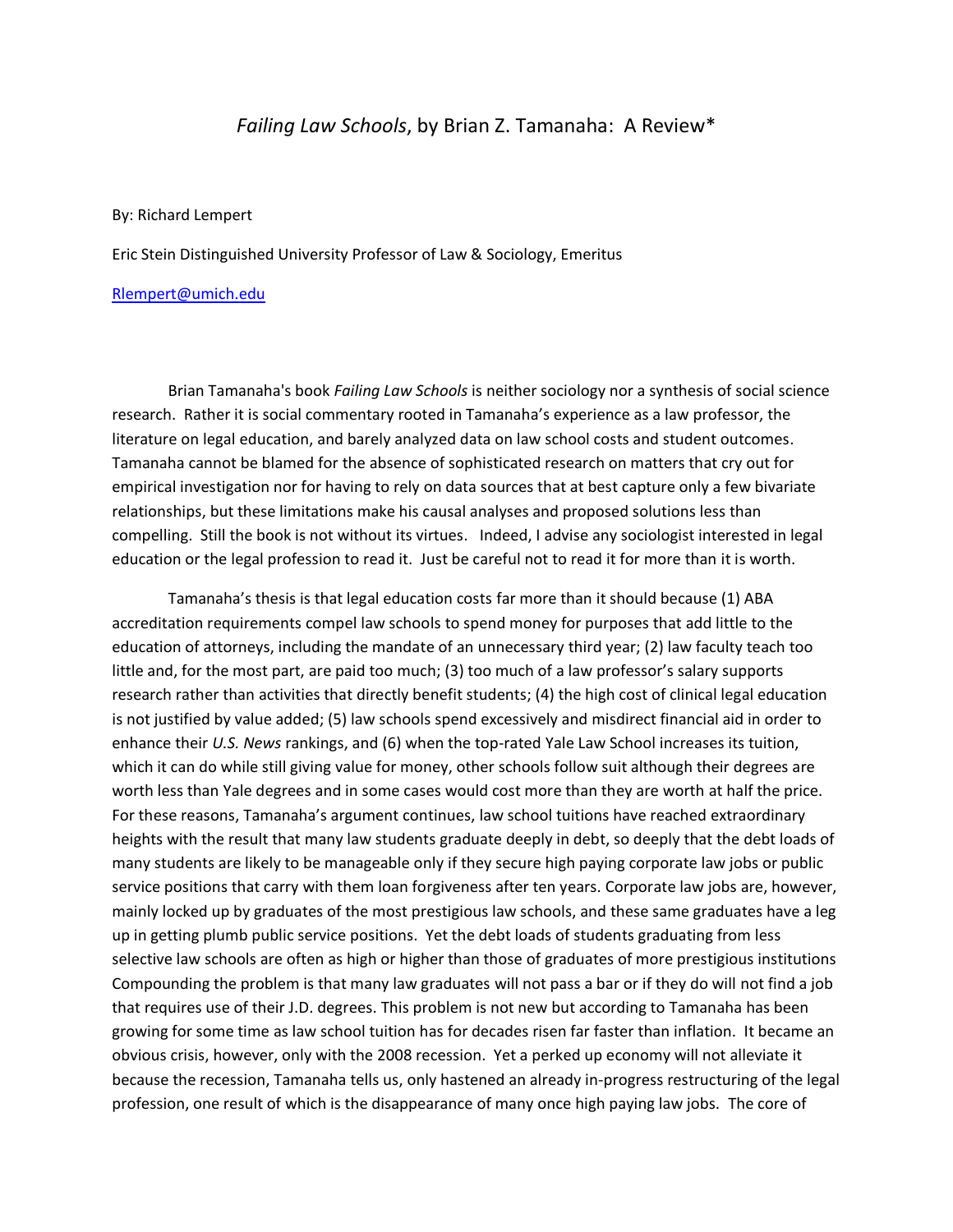Tamanaha's proposed solution is reducing the cost of legal education, primarily by changing ABA accreditation requirements to allow law schools to make do with few if any tenured faculty and to turn out bar-eligible graduates in two rather than three years.

Tamanaha's book can be divided into three parts: a lengthy segment on reasons why law school tuition is so high, a shorter segment on the consequences of high tuition and the indebtedness it engenders and a brief chapter suggesting solutions. The book is clearly argued, and Tamanaha writes with just enough modesty and moderation that it cannot be called a polemic. Most of Tamanaha's arguments have truths at their core, and his proposed solutions are intriguing enough that they merit discussion. Yet the book is lacking in important ways. Readers should not leave this book thinking that Tamanaha has presented a completely fair or adequately nuanced portrait of legal education today or of the sources of the problems that law schools and law students face.

The book's major shortcoming is its tendency to view forces affecting law schools as isolated from the university and the larger society. This is especially true of Tamanaha's explanations for skyrocketing law school tuition, the focus of 9 of the book's 14 chapters. The first culprit he identifies is ABA accreditation, yet the ABA has been accrediting schools for generations and applying much the same standards. During most of this period law school tuition was not greatly out of line with the earnings opportunities law graduates enjoyed. Moreover, it is fair to ask whether law school would be noticeably less costly had ABA accreditation not existed for, say, the last 20 years. Although this would have allowed law schools to educate students more cheaply by using untenured faculty and graduating students in two years, a widespread beneficent effect on tuition levels is not self-evident. The stratification of law schools and the legal profession is such that even a substantial number of low cost law schools at the bottom of the hierarchy would be unlikely to exert much price pressure on schools following the traditional model, especially if those mechanisms that did the most to lower costs would be seen by students and employers as markers of an inferior education. Consider California Western (CW), an accredited law school unranked by *U.S. News* because it is not among their top 145. It resides in a state that allows graduates of unaccredited law schools to take the bar. The mean amount owed by the 88% of CW's 2010 graduates who had educational debts, was \$145,621, highest in the nation. Its reported tuition was \$42,000, and only 25% of its 2011 graduates had full time private sector jobs within nine months of graduation. If CW can charge \$42,000 although it competes with unaccredited law schools for students, why should we expect that relaxing or abolishing current ABA accreditation requirements will change what most law schools choose to charge their students.

 Professor Tamanaha barely acknowledges a more important cause of increased law school tuition: the dramatic decrease in many states of subsidies for higher education. My school, the University of Michigan, which Tamanaha criticizes, along with Berkeley Virginia and several other distinguished state schools, for selling out on its role as a public provider of higher education, was, as were these other schools, once a bargain for state residents. Today it functions much like a private law school. Residents get tuition break of only a few thousand dollars because the state today contributes little if anything to the cost of educating them. If state law schools still charged resident students substantially less than they charged non-residents, not only would many of their students graduate with far less debt, but also private law schools, competing with state schools to enroll the best students, would feel pressure to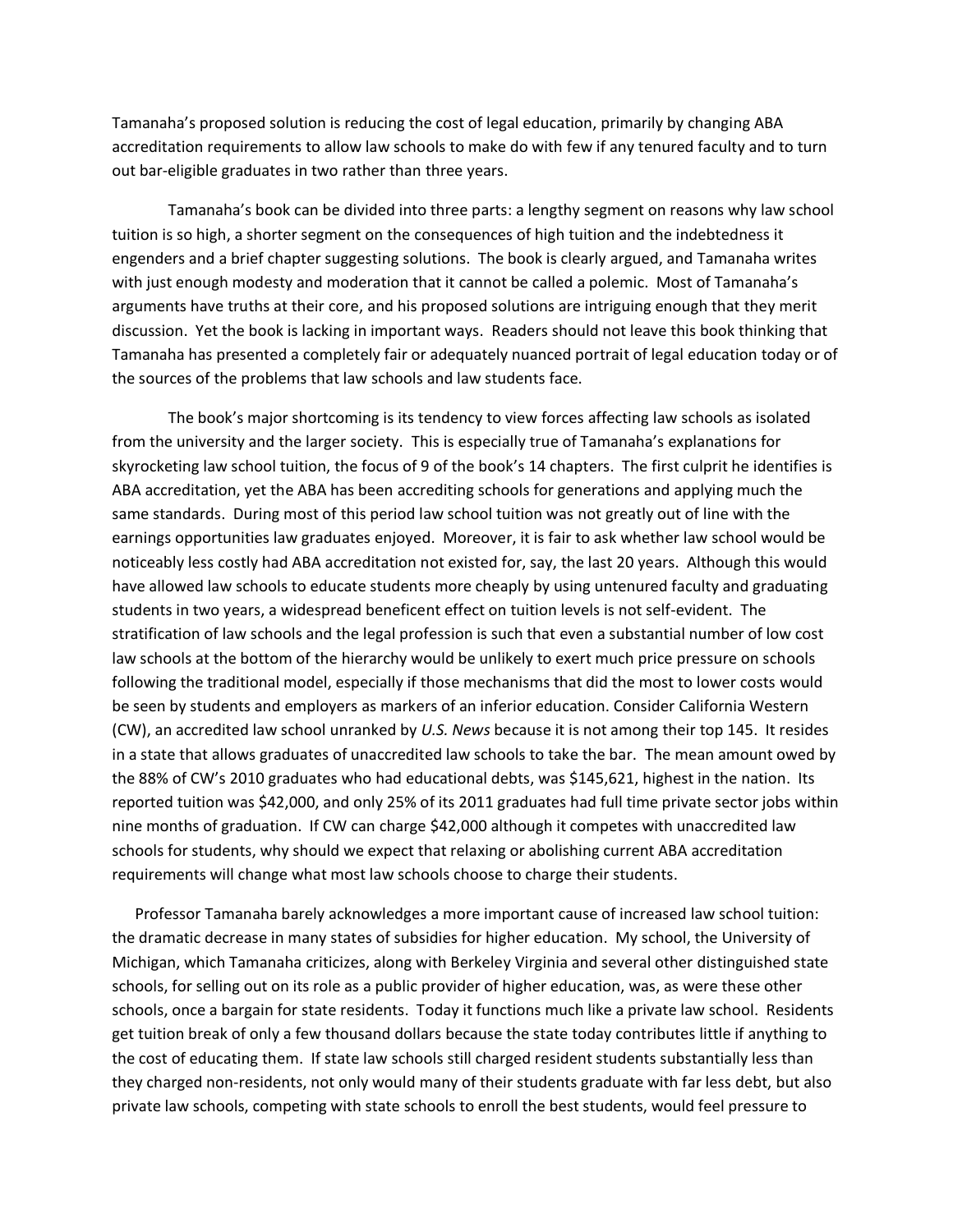hold their tuition increases down. Focusing on accreditation requirements, which often lag changes in legal education, as a major cause of higher law school tuition while barely mentioning the dramatic diminution in public support for higher education, makes for poor causal analysis even if it does have the virtue of directing attention toward things legal educators might change.

 Turning to the private side, Tamanaha might have paid more attention to the implications of figures he provides. He reports that between 1985 and 2009 tuition increased by 327% at private undergraduate institutions and by 375% at private law schools. This suggests that the null hypothesis that there is little or nothing peculiar to legal education which explains the rise in law school tuition is at least plausible, and it should be rejected before seeking to identify matters peculiar to law schools as the causes of their dramatically increased tuitions. Testing this null hypothesis would have meant comparing changes in the cost of higher education within and outside of law schools on such dimensions as expenditures for health care, energy, regulatory compliance, student services, IT and maintaining and adding to physical infrastructure, all of which involve costs that have increased faster than inflation. One should similarly examine changes in the market for highly educated labor and changes on the demand side as amplified by the greater availability of student loan. Of these factors only the freer availability of loans attracts Tamanaha's sustained attention.

 Rejecting the null hypothesis that nothing peculiar to legal education explains the rise in law school tuition is important not just as a matter of good social science but also because it has implications for the likely helpfulness of law-school focused solutions. Had Tamanaha cast a broader net in his effort to explain the escalation of law school tuition, he most likely would still have been able to identify cost magnifiers peculiar to legal education, but they would have appeared responsible for only a portion, perhaps only a small portion, of the tuition increases he deplores. Perhaps he would not have written on the page following his presentation of the tuition inflation statistics, "Law schools have raised their tuition to *obscene* levels because they can." (my emphasis)

Tamanaha considers changes in the legal profession when he discusses the difficulties law graduates encounter in paying their debts, but he ignores the relationship between changes in the profession and law school costs. On a per student basis legal education for many years was among the least expensive instruction universities offered. Much law school teaching occurred, and occurs, in large classes without teaching assistants, resulting in student-teacher ratios that costwise more than made up for the exceptionally high pay law teachers often receive. In the last several decades, however, law schools have seen a proliferation of legal clinics and such other practiced-oriented courses as legal writing, negotiations, mediation, legal research and law office management. Teachers of these courses are often paid less, and sometimes substantially less, than the so-called "stand-up faculty," but because these courses have low student-faculty ratios and in the case of clinics can involve substantial associated expenses, they are a major driver of increased cost. Practice-oriented courses did not proliferate simply because of accreditation requirements or competition among law schools. Rather the demands of the legal profession changed. Corporate law firms that once regarded the first year or two of an Associate's career as a time when some hours would not be billed but would be written off as learning expenses, now start associates at salaries as high as \$160,000 or more and expect annual billings in the range of 2200 hours from the get go. Smaller firms and understaffed prosecutorial and public defender offices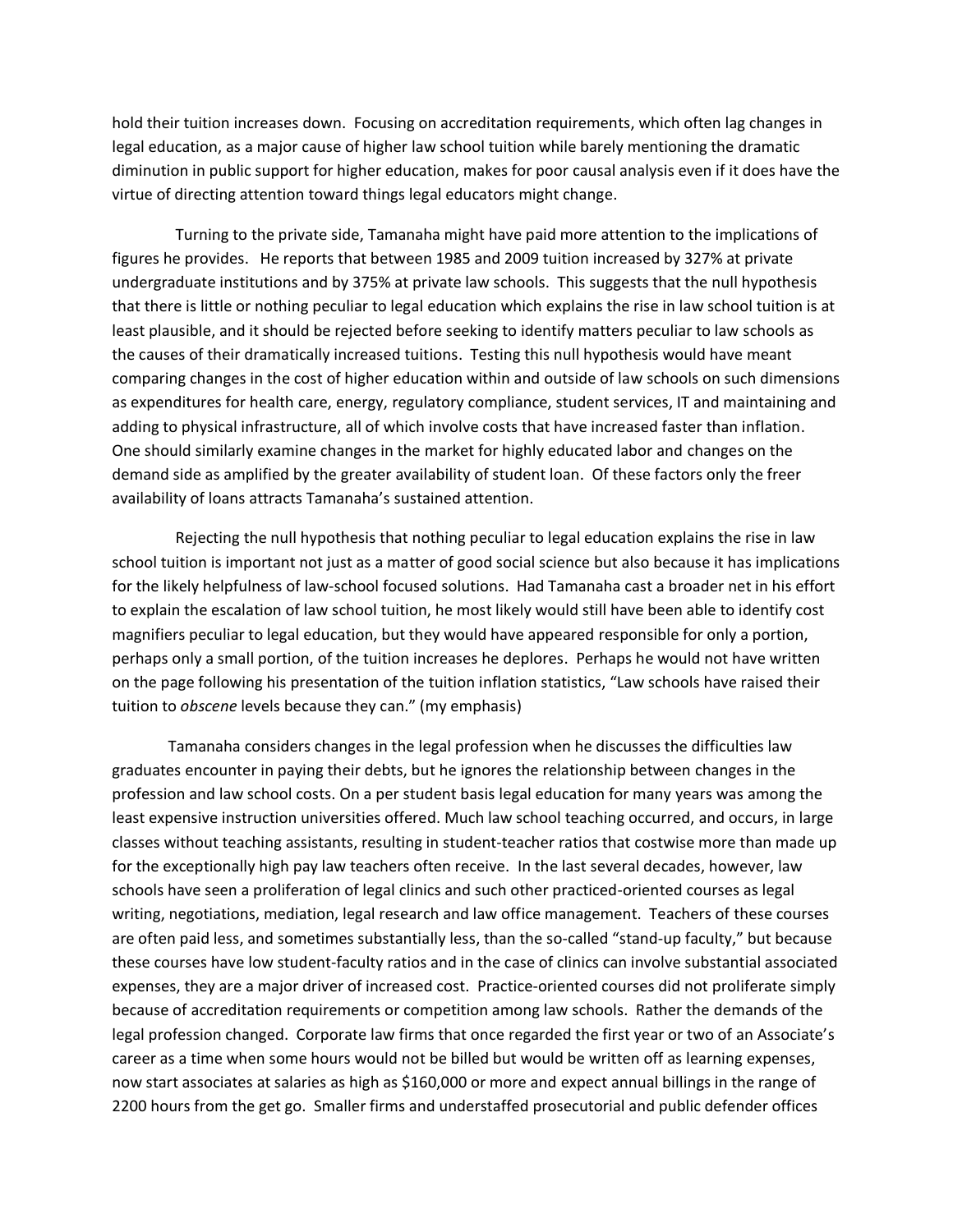want attorneys who know how to interview a client or examine a witness from day 1. And the decreasing number of lawyers who expect to practice on their own know that if they do not know their way around a courtroom when they start, there may not be a friendly court clerk or more established solo practitioner to give them guidance. So it is not enough to assert, as Tamanaha does, that clinical education is an important contributor to higher law school tuition. One must recognize that practiceoriented offerings have increased in response to student and law firm demands and that these demands have changed with the changing nature of law practice. Moreover, for graduates who practice law the tuition increases these courses fuel may well be worth it.

 Tamanaha's portrait of law professors could hardly be less flattering. They are overpaid, do little teaching, spend little time preparing for what they do teach, seldom see students outside of class, feel little pressure to produce once protected by tenure, and rather than write they use the considerable time provided for research to pursue leisure or supplement their income through consulting. The portrait is not totally inaccurate, for there are law professors it fits. Moreover, I agree with Tamanaha that being a law professor is a dream job. The pay is excellent and being largely in control of one's time and activities is even better. But the portrait hardly fits most law professors I know. For starters Tamanaha's catalog of law activities omits the time it takes to keep current on the law. This can be substantial as one may have to relearn the law or redesign a portion of a course with each new important court decisions or legislative or regulatory change. I believe Tamanaha is also mistaken when he interprets studies showing that law professors publish somewhat less after tenure as indicating a slacking off in favor of free time. If senior faculty write a bit less (and many don't), it is often because they find their time increasingly taken up by law school and university committees, assistant deaning, tenure and recruitment responsibilities, bar involvements, invited paper presentations, conference participation and national service of various sorts. Moreover, having taught both law and sociology, I have found that law teaching requires more time and is less satisfying because law classes are often much larger, and law students are less engaged than sociology graduate students and less fun to teach than undergraduates. I also believe Tamanaha is wrong in suggesting that excessive professorial pay is a major cause of high law school tuition. Putting aside the question of what is excessive when many of one's students can earn \$160,000 and more the first year after leaving law school, if the average law professor were overpaid by \$50,000 a year, in a school with 50 full time faculty and 800 students the annual per student cost of excessive pay would be \$3,125. This is not chump change, but it is far from the lion's share of a year's tuition, nor is there anything new in how well law professors are paid.

Tamanaha's two chapters on how the U.S. News rankings affect law school behavior are fascinating and for the most part on the mark, but little he writes will be news to those who have read the work of Wendy Espelend, Michael Sauder and others. His argument that the struggle to maintain position in the U.S. News rankings has been a major contributor to increased law school tuition is accurate but deserves a more nuanced analysis than he provides. Thus he is right that sums spent on scholarship aid, and merit scholarships in particular, have been spurred by rankings concerns, and except perhaps for a few of the best endowed law schools, scholarships mainly redistribute tuition dollars. But scholarships lower the cost of legal education below the sticker price for many students and except to the extent that dollars go to students who could have paid for law school without borrowing,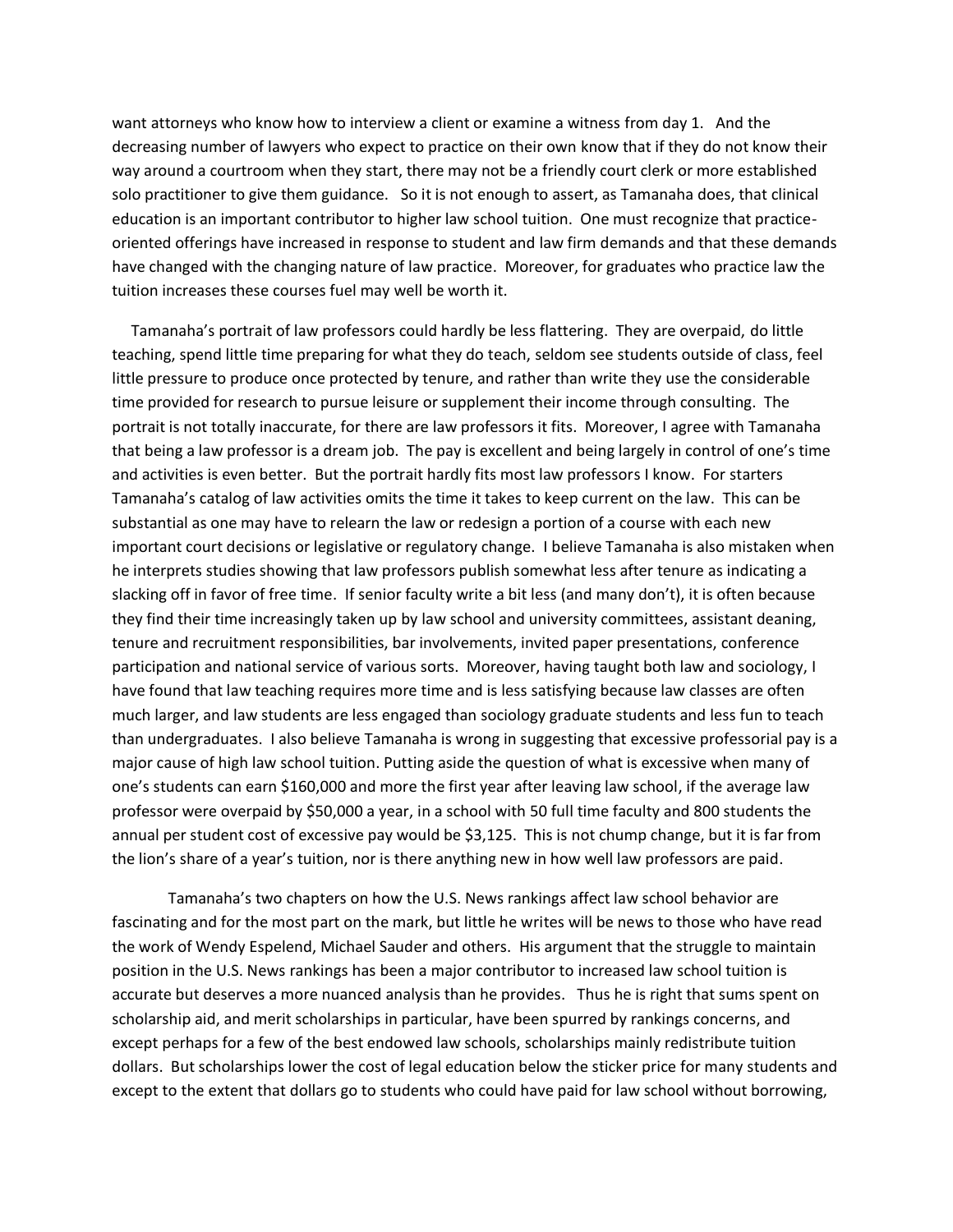merit scholarships should not greatly increase average law student indebtedness. What merit aid does do is change the distribution of indebtedness. Students who might have had moderate but manageable debt graduate with little or no debt, while the debt levels of other, often more needy, students sometimes spike to the point where manageable debt becomes unmanageable. Trade-offs are similar when law schools temporarily finance jobs for graduates to enhance the "employed upon graduation" numbers they report to *U.S. News.* This also raises and redistributes tuition dollars, reducing financial burdens on those who benefit. Unlike merit scholarships, a need nexus is likely, and some graduates may find that the temporary support aids in finding permanent positions. For most students, however, including program beneficiaries, debts are driven up because of higher tuition. Law faculty expansion, an important cost driver, has no doubt been encouraged by *U.S. News*, which highlights student-faculty ratios and considers spending more money per student a good thing. But faculty expansion has also been driven by curricular needs, and regardless of the driver tuition increases that pay for faculty may be justified by the educational gains from smaller classes, a richer range of electives and more studentfaculty interaction.

 Tamanaha's most compelling chapters are those that discuss the average debt levels of law students, their earnings prospects and the burdens that high debts and moderate incomes can impose. Using data culled from U.S. News Tamanaha reports that 2010 law graduates began law school with an average educational debt of \$25,250 and accumulated an additional \$98,500 in debt before graduating. This is estimate is, no doubt, high, for it is inconsistent with other data he mentions, but the exaggeration hardly matters. Many law schools report that 80% or more of their students graduate with some educational debt, and a substantial proportion of these have debts close to six figures or above. Compounding the problem is the difficulty many law school graduates have in finding jobs. Even those who find lawyer jobs are not necessarily well off. A significant proportion will earn \$50,000 to \$70,000 or less and will find paying off six figure debts difficult if not unmanageable.

 Tamanaha offers a vivid sketch of the loan repayment difficulties law school graduates should expect to experience, and he argues that many will find their loans manageable only if they stretch their payments out using the federal government's Income Based Repayment Program. The IBRP is, however, an unattractive alternative because it takes 25 years to achieve loan balance forgiveness, during which time take home pay is diminished and difficulties in accessing credit and other problems may substantially interfere with quality of life. Tamanaha most likely overstates his case since he assumes that the entire burden of loan repayment is on the student borrower. This ignores spousal contributions, parental payment assistance, the generous loan forgiveness programs that some elite law schools offer and inheritances and other windfalls that make loan repayment less daunting. But even if the situation is not as dire as Tamanaha's simple statistics make it out to be, large numbers of law school graduates will find Tamanaha's description of their financial woes "on the money." We don't, however, know how large the number is or how grievous the woes. The post-graduation impacts of educational debt call out for sociological investigation.

Tamanaha sees the ABA's requirement of three years of legal education as an important cause of the debt levels he deplores, and he joins the ranks of others who during the past half century have argued for reducing post-baccalaureate legal studies to two years. These proposals raise fundamental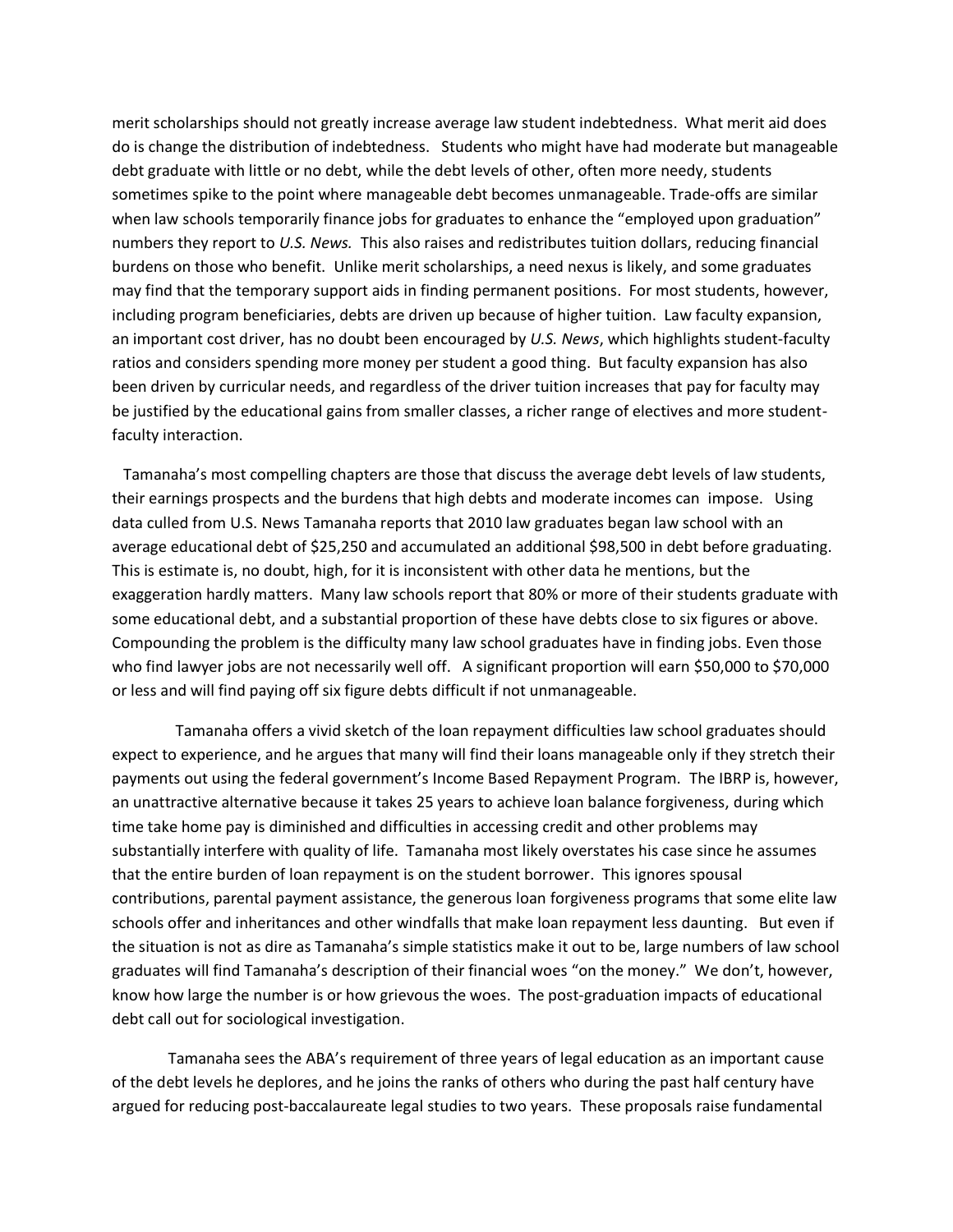questions about the nature of legal education and the relationship of law schools to their universities that have often been addressed. Here I want to enter different objections.

Putting aside cost concerns, the case for the two year law school is weaker today than it was half a century ago. There is more to teach now than there was then. Fields like contract law which were once ordered by general common law principles with some legislative overlay are in most respects now tightly ordered by codes. Understanding insurance law and the dynamics of negotiations is as important to the tort practitioner as understanding the common law of torts. One-time backwaters of the law, like immigration law and intellectual property, are now important subspecialties with their own complicated jurisprudence. Moreover, this is occurring when time for on the job training and reading law beyond one's specialty is scarce. Educationally speaking it makes more sense to debate whether law school should be four years, with one year devoted to clinical training or a legal internship, than it does to debate whether a third year of law school is necessary.

Moreover, allowing law schools to produce bar-eligible graduates in two years might do little to solve the debt problems that are Tamanaha's great concern. The stratification of legal practice would remain, and the best paying jobs would, no doubt, be reserved for those who had three years of legal education. Even lower ranking schools might hesitate to offer two year degree programs, fearing the loss of both status and tuition. True, paying for two years of law school will cost less than paying for three, but perhaps it will not cost a third less since a two year law school might have more leeway to raise its annual tuition. Add in the possibility that two-year law graduates might be less likely to pass the bar and find decent law jobs than graduates of three year schools, and even if less in debt, they might not come out ahead financially over the longer run. Other possibilities that Tamanaha notes have more potential. Perhaps the best and most likely is correction through market forces, a process that could and should be hastened by greater transparency about school-specific costs of legal education and similarly specific bar and job success rate data. Also potentially helpful are Tamanaha's suggestions regarding educational loans. The goal is to require schools to have enough skin in the game so that they do not benefit from attracting students whose loan repayment prospects are poor.

Law schools, or at least some of them, are in trouble, but Tamanaha claims more. His title, *Failing Law Schools*, could be taken to mean that law schools are failing in their mission because, as he suggests, they are homes to overpaid law professors who care about research and not teaching; they subordinate the goal of providing high quality, low cost legal education to whatever it takes to climb the U.S. News rankings, and they use ABA accreditation requirements to exclude competition and forestall other changes that might threaten their ability to raise tuition to "obscene" levels. The case for these claims is not devoid of facts, but it is insufficiently rooted in sound social science to be close to convincing. Indeed, Tamanaha's never argues that law schools are failing in their primary mission, which is training competent attorneys. Alternatively Tamanaha's title may read as a performative: in writing this book he is giving law schools a failing grade. Reading the title this way raises the question of whether one should care about the grade Tamanaha gives. In 2012 the *National Jurist* magazine released a list of the most influential people in legal education. Number 1 is Brian Tamanaha. I am not on that list.